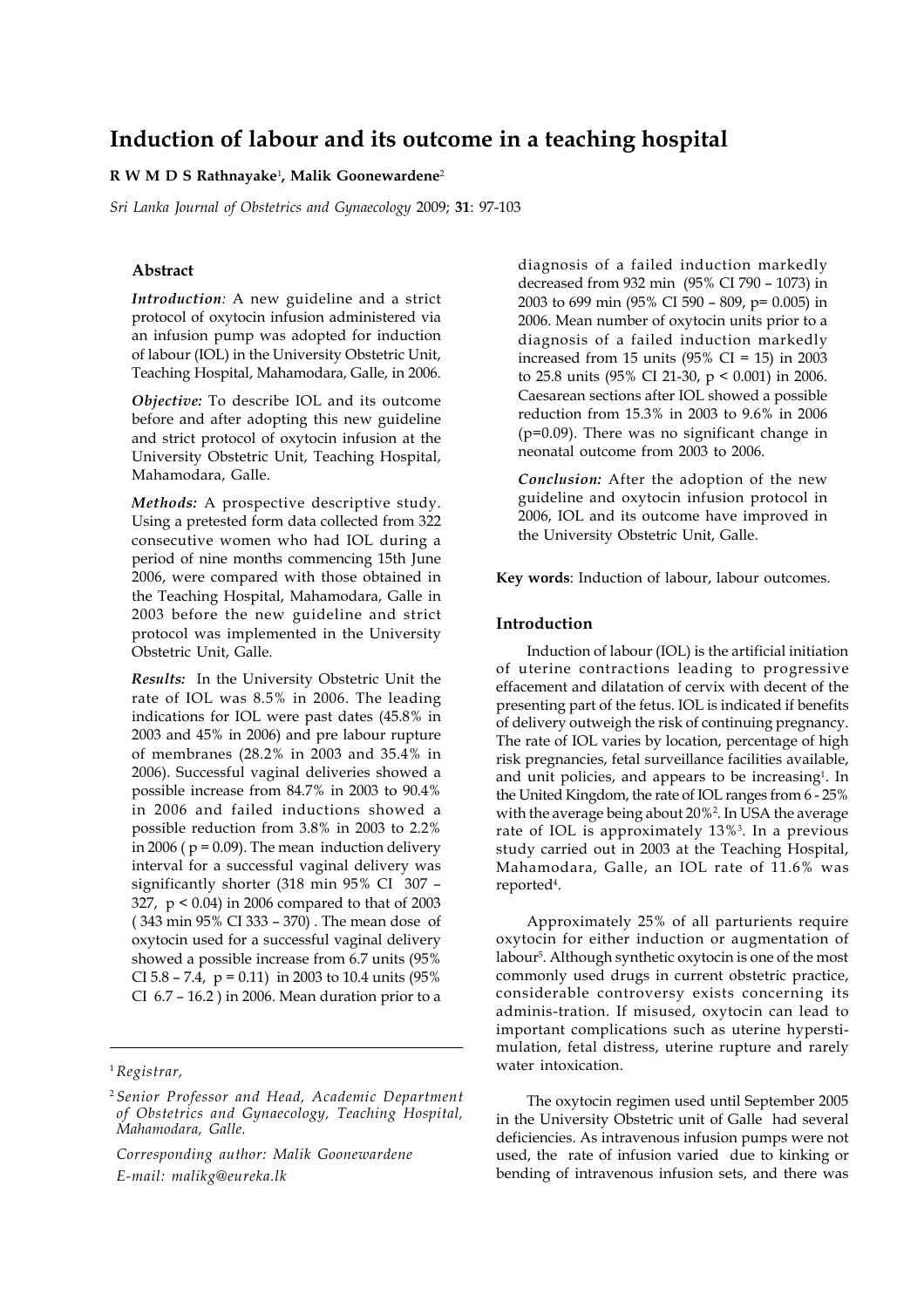no strict protocol of oxytocin dosage or increments. Therefore a new guideline and a strict protocol of Oxytocin infusion was implemented in October 2005. This new oxytocin regimen has 12 steps/stages and starts with 5 units of oxytocin in 500 ml of normal saline with an infusion rate of 5 miu/ml (0.5 ml/min) and increments varied from 5 miu/min to 10 miu/ min. Dosage increments were made at 40 minute intervals. Maximum concentration in the protocol is 10 units/500 ml of normal saline and the maximum dose of oxytocin is 60 miu/min (3 ml/min). According

The half life of oxytocin is thought to be approximately 10 to 12 minutes $6,10$ , and traditionally it was thought that a steady state of plasma concentration was reached within 15 to 20 minutes $10,11$ . Therefore dose increments were carried out at 20 to 30 minute intervals<sup>12,13</sup>. Recent studies have shown that a steady state of plasma concentration is reached in approximately 40 minutes6,7,8,9,13,14. Therefore dose increments at 40 minute intervals has been recommended, and is being practiced in several centers<sup>6-10,15</sup>.

to this new protocol the maximum duration of oxytocin

infusion is 11 hours (Table 1).

The work of Seitchik et al between 1982 and 1984 raised many questions concerning the use of oxytocin and consequently this led many institutions to change their oxytocin protocols<sup>6,13,16,17</sup>. Several trials have compared various regimens of oxytocin dosage and time intervals between dose increments<sup>18-30</sup>. Starting doses have ranged from 0.5 to 2 miu/minute, with some as high as 6miu/minute. Increments of dose increase have ranged from 1 to 2 miu/minute up to 6 miu/minute, with adjustments for increased uterine activity<sup>19,20,21</sup>. Duration between dosage increments has varied from 15 minutes27 to 60 minutes<sup>30</sup>. Although Xenakis et al showed that the use of high dose Oxytocin for IOL was associated with a significant decrease in caesarean delivery rate (25.7% to  $10.4\%$ <sup>18</sup>, Lazort et al found that high dose oxytocin was not associated with any change in caesarean delivery rate or in the overall length of labour<sup>27</sup>. Several studies in USA have shown that active management of labour with high dose oxytocin regimens was associated with a significant shortening of labour<sup>31,32,33</sup>.

Based on recent pharmacokinetic data6,7,8,9,13,14 many centers have moved to a regimen whereby the dose of oxytocin is increased every 40 minutes. Advantages of this regimen derive from not increasing the oxytocin dose before steady-state levels of oxytocin have been reached.

There has been concern raised regarding a possible association between oxytocin induced labour and an increased incidence of neonatal jaundice. Many of the older studies which suggested that oxytocin led to neonatal jaundice failed to control for confounding variables such as the gestational age and infusion of large volumes of electrolyte free water. More recent studies have not detected any correlation between oxytocin induction and neonatal hyperbilirubinemia34,35.

The likelihood of either successful induction or its failure may be most specifically ascertained by assessing the condition of cervix. A standardized method of semi quantitative clinical scoring of the cervix was described by Bishop and this scoring system has undergone several changes since then<sup>36,37</sup>. It has been shown that there is a high chance for successful IOL when the Modified Bishops Score (MBS) is  $> 6^{38},^{39}$ . IOL is a common procedure and is carried out for a variety of reasons. Failure of IOL and the resulting increase of caesarean deliveries is of great concern.

### **Objective**

To describe IOL and its outcome before and after adopting a new guideline and strict protocol of oxytocin infusion in an obstetric unit of a teaching hospital.

### **Materials and Methods**

A prospective observational study was carried out at the University Obstetric Unit, Teaching Hospital, Mahamodara, Galle. Using a pretested form, data were collected from 322 consecutive women who were admitted to the labour ward of the University Obstetric Unit for elective IOL during a period of nine months commencing 15th June 2006. The indications for IOL, the total dose of oxytocin used, the induction delivery interval, the outcome of IOL, indications for operative delivery if vaginal delivery failed, the neonatal outcome, and maternal and fetal complications were studied. The data was stored in an ongoing computer data base and compared with the data obtained in 20034 . The statistical package SPSS version 13 was used for analysis. The t test was used to compare the means of continuous variables and the Chi Square test was used to compare the proportions of the dichotomous variables. A p value < 0.05 was considered as the significant level for potential associations.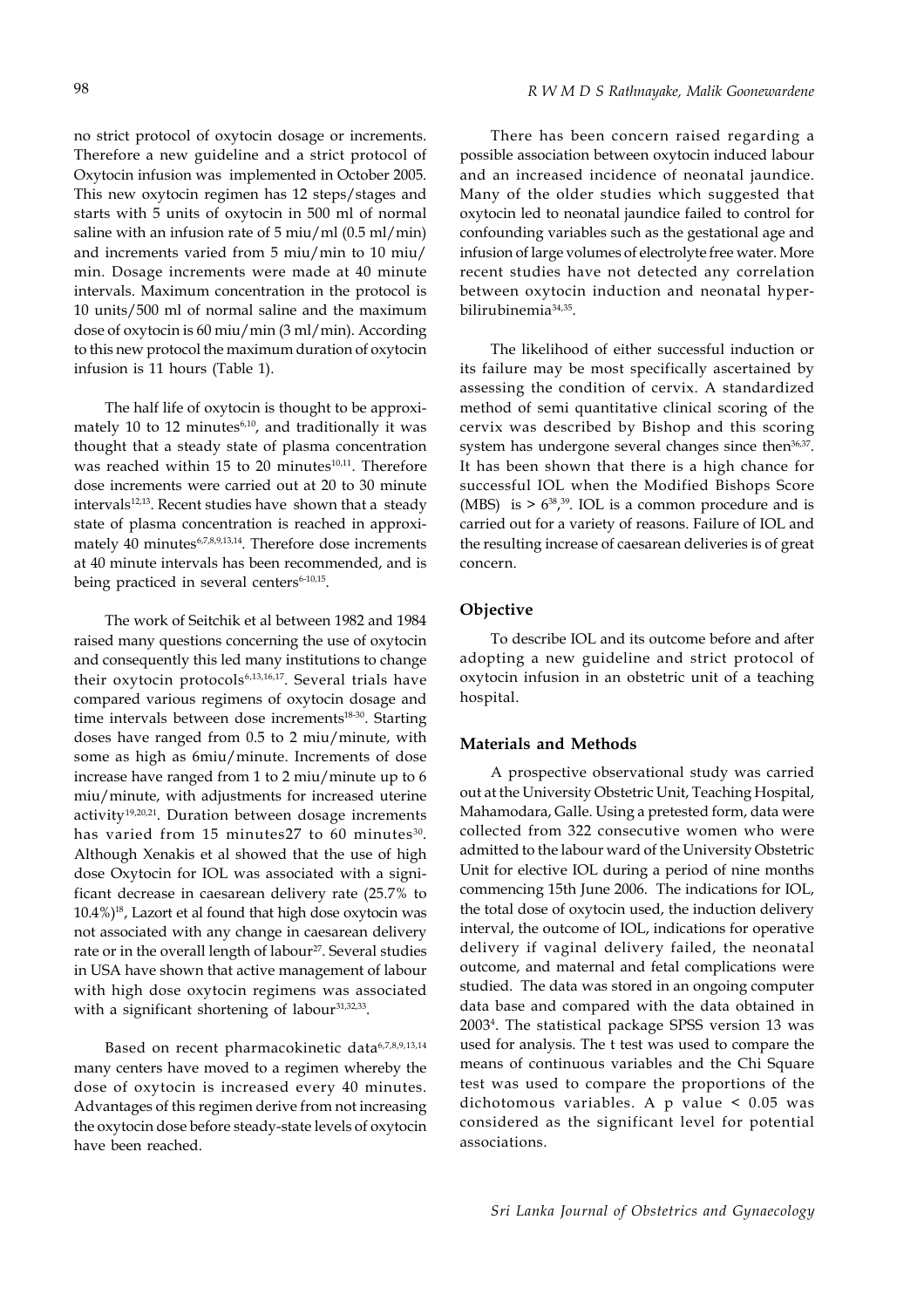| Time<br>Hrs. mins                                                                                                     | 500 ml<br>N. Saline<br>+ Oxytocin<br>units | Drops / min<br>(ml / min)                                                                                       | Dose<br>mIU / min | Vol. - ml | Total Vol.<br>infused-ml | Stage        |
|-----------------------------------------------------------------------------------------------------------------------|--------------------------------------------|-----------------------------------------------------------------------------------------------------------------|-------------------|-----------|--------------------------|--------------|
| All                                                                                                                   |                                            |                                                                                                                 |                   |           |                          |              |
| $0 - 0.40$                                                                                                            | 5 units<br>(10mIU/ml)                      | 10(0.5)                                                                                                         | 5                 | 20        | 20                       | $\bf{I}$     |
| $0.40 - 1.20$                                                                                                         |                                            | 20(1)                                                                                                           | 10                | 40        | 60                       | $\mathbf{I}$ |
| $1.20 - 2.00$                                                                                                         |                                            | 30(1.5)                                                                                                         | 15                | 60        | 120                      | Ш            |
| $2.00 - 2.40$                                                                                                         |                                            | 40(2)                                                                                                           | 20                | 80        | 200                      | IV           |
| $2.40 - 3.20$                                                                                                         |                                            | 50(2.5)                                                                                                         | 25                | 100       | 300                      | V            |
| $3.20 - 4.00$                                                                                                         |                                            | 60 (3)                                                                                                          | 30                | 120       | 420                      | VI           |
| $4.00 - 4.40$                                                                                                         | 7.5 units<br>-New pack<br>(15mIU / ml)     | 50 $(2.5)$                                                                                                      | 37.5              | 100       | 520                      | VII          |
| $4.4.0 - 5.20$                                                                                                        |                                            | 60(3)                                                                                                           | 45                | 120       | 640                      | VIII a       |
|                                                                                                                       |                                            | Increase rate of Oxytocin only to the point where good labour is established and maintain infusion at that rate |                   |           |                          |              |
| If not in established labour with maximum dose above,<br>Multip -<br>continue maximum dose X further 3 hrs and review |                                            |                                                                                                                 |                   |           | VIII b                   |              |
|                                                                                                                       |                                            | Primips - If not in established labour with maximum dose above, continue as below                               |                   |           |                          |              |
| $5.20 - 6.00$                                                                                                         | 10 units<br>- New Pack<br>(20mIU /ml)      | 50(2.5)                                                                                                         | 50                | 100       | 740                      | IX           |
| $6.00 - 6.40$                                                                                                         |                                            | 60(3)                                                                                                           | 60                | 120       | 860                      | X            |
| $6.40 - 8.15$                                                                                                         |                                            | 60(3)                                                                                                           | 60                | 280       | 1140                     | XI           |
| Primips -                                                                                                             |                                            | If not in established labour with maximum dose above,<br>Review if no problems, Continue as below               |                   |           |                          |              |
| 8.15 -11.00                                                                                                           | 10 units<br>- New pack<br>(20mIU /ml)      | 60(3)                                                                                                           | 60                | 500       | 1640                     | XII          |
| If not in established labour by then LSCS = Failed induction                                                          |                                            |                                                                                                                 |                   |           |                          |              |

# **Table 1. Intravenous oxytocin protocol for induction/augmentation of labour**

# **Results**

The rate of IOL in the University Obstetric Unit of the Teaching Hospital Mahamodara Galle was 8.5 % in 2006.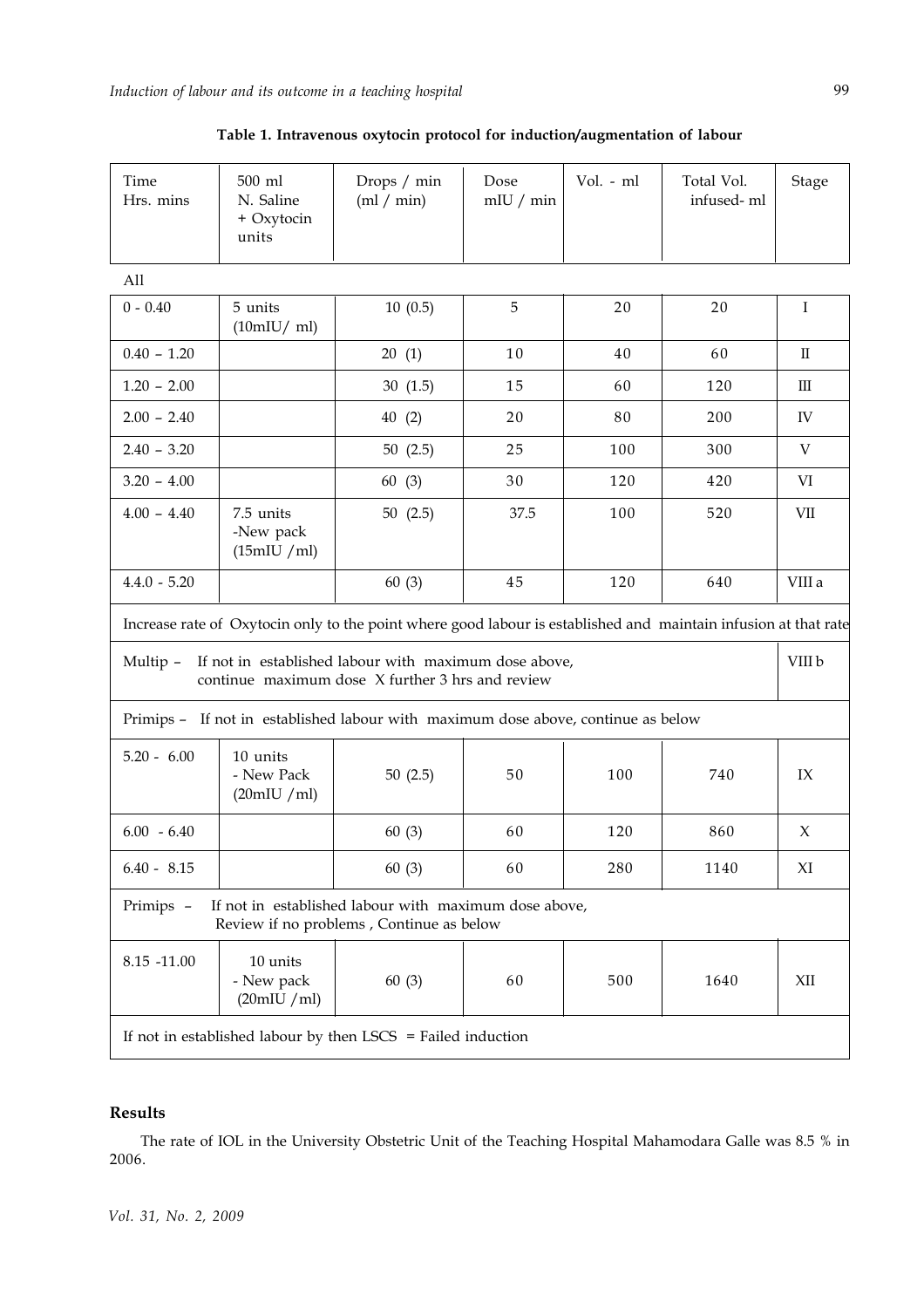|                                   | 2003 $(n = 131)$ | $2006:$ nine months<br>$(n = 322)$ | p                 |
|-----------------------------------|------------------|------------------------------------|-------------------|
| Past dates                        | 60 (46%)         | 145 (45%)                          | <b>NS</b>         |
| Prelabour rupture<br>of membranes | 37 (28%)         | 113 (35%)                          | <b>NS</b>         |
| Pre eclampsia                     | 22 (17%)         | 12 (4%)                            | ${}< 0.001$       |
| Logistic / Social                 | $\theta$         | 9(3%)                              | <b>NS</b>         |
| Miscellaneous                     | 8(6%)            | 38 (12%)                           | 0.07<br><b>NS</b> |

**Table 2. Indications for induction of labour**

There was a significant reduction in the number of inductions due to pre eclampsia from 17% in 2003 to 4% in 2006. (p < 0.001). There were no significant changes in the other indications.

|                                          | 2003 $(n = 131)$      | $2006:$ nine months<br>$(n = 322)$ | p           |
|------------------------------------------|-----------------------|------------------------------------|-------------|
| Successful vaginal<br><b>Deliveriess</b> | 111 (85%)             | $(90\%)$<br>291                    | $0.09$ (NS) |
| Failed Induction<br>of Labour            | 5 $(4%)$              | 7 $(2%)$                           | <b>NS</b>   |
| Failure to progress                      | 4(3%)                 | $4(1\%)$                           | <b>NS</b>   |
| <b>Total Caesarean Sections</b>          | 20 (15%)              | 31 (10%)                           | $0.09$ (NS) |
| Neonatal Outcome                         | No Significant Change |                                    |             |

**Table 3. Outcome of Induction of labour**

Successful vaginal deliveries showed a possible increase from 84.7% in 2003 to 90.4% in 2006, and the total caesarean sections after IOL showed a possible reduction for 15% in 2003 to 10% in 2006 ( $p = 0.09$ ).

**Table 4. Mean dose of oxytocin used**

|                    | 2003<br>$(n = 131)$             | 2006: nine months<br>$(n = 322)$ | p       |
|--------------------|---------------------------------|----------------------------------|---------|
| Successful vaginal | 6.7 units                       | $10.4 \text{ units}$             | 0.11    |
| <b>Deliveries</b>  | $(95\% \text{ CI} = 5.8 - 7.4)$ | $(95\% \text{ CI} = 6.7 - 16.2)$ |         |
| Failed Induction   | 15 units                        | 25.8 units                       | < 0.001 |
| of Labour          | $(95\% \text{ CI} = 15)$        | $(95\% \text{ CI} = 21 - 30)$    |         |

There was a possible increase in the mean dose of oxytocin units used for a successful vaginal delivery and a marked increase in the mean dose of oxytocin used prior to a diagnosis of failed IOL in 2006.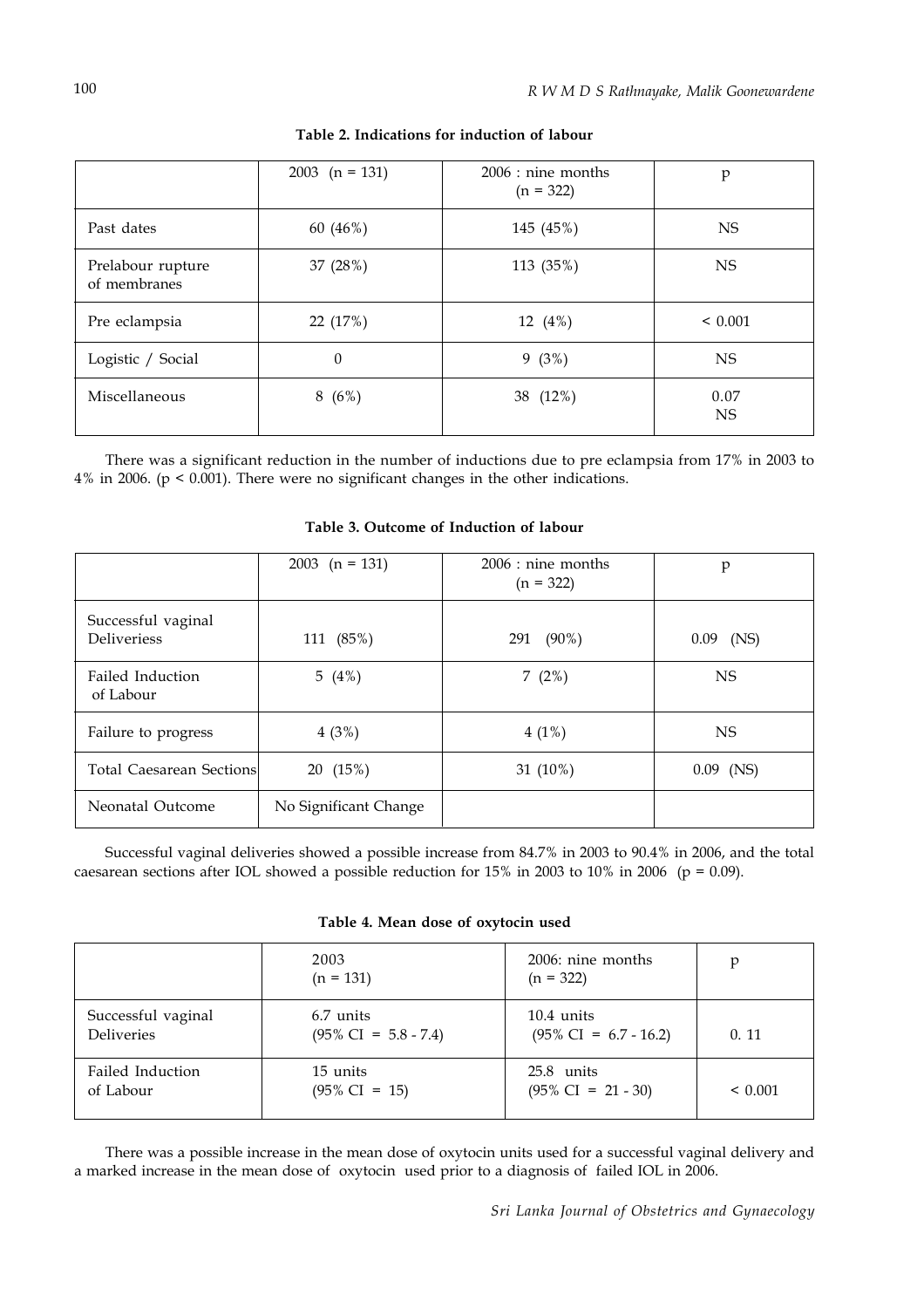|                    | 2003<br>$(n = 131)$              | 2006: nine months<br>$(n = 322)$ | p     |
|--------------------|----------------------------------|----------------------------------|-------|
| Successful vaginal | 343 min                          | $699$ min                        | 0.04  |
| <b>Deliveries</b>  | $(95\% \text{ CI} = 333 - 370)$  | $(9\% \text{ CI} = 307 - 327)$   |       |
| Failed Induction   | 932 min                          | 25.8 units                       | 0.005 |
| of Labour          | $(95\% \text{ CI} = 790 - 1073)$ | $(95\% \text{ CI} = 590 - 809)$  |       |

**Table 5. Mean duration of labour**

In 2006, there was a significant reduction in the induction delivery interval in those who successfully delivered vaginally after IOL, and a marked reduction in the mean duration of oxytocin infusion prior to a diagnosis of failed IOL.

There were no significant differences in the outcome of IOL for pre labour rupture of membranes and past dates.

In 2003, two women with MBS < 4 had IOL but both failed to establish labour. However 27 out of 40 women with MBS < 4 had successful IOL and delivered vaginally in 2006 (p=0.001).

### **Discussion**

In the new strict protocol of oxytocin infusion adopted in 2006, higher doses of oxytocin were used and increments were made at 40 minute intervals. Furthermore the new guideline for IOL standardized clinical decision making. No adverse fetal or neonatal outcomes were observed with the use of this new guideline and protocol. During the period of study there was a concurrent study on pre induction ripening of the cervix carried out in the University Obstetric Unit. This too could have contributed to the improved maternal outcomes of IOL in the University Obstetric unit in 2006. The significant reduction in the rate of IOL for pre eclampsia in 2006 probably reflects a greater use of Caesarean delivery for pre eclampsia.

The possible reduction in the IOL rate in the University Obstetric Unit may reflect a greater awareness of the need of proper selection of women suitable for IOL. Although no women had IOL for social indications in 2003, there were 3% of women who underwent IOL for social reasons in 2006 and all of them had successful vaginal deliveries. The fact that 27 out of 40 women with MBS < 4 had successful IOL in 2006 probably reflects the advantage of the strict protocol and the higher doses of oxytocin used before

*Vol. 31, No. 2, 2009*

resorting to a Caesarean delivery based on a diagnosis of failed IOL.

According to the new protocol in 2006, failed IOL was diagnosed after approx. 11 hours of adequate management with a maximum dose of 60 miu/min for approx three hours, Therefore not only were higher doses of oxytocin used for IOL, failed IOL was diagnosed earlier. In 2003, the total dose did not reach 20 units of oxytocin in any woman However in 2006, 20 mothers had successful IOL with the use of more than 20 units of oxytocin. No adverse neonatal out comes were noticed in spite of the higher doses of oxytocin used in 2006. There was a significant decrease of the induction delivery interval with the use of the new protocol in 2006. Active management of labour with high doses of oxytocin have been shown to be associated with a significant shortening of labour31,32,33. The possible reduction in Caesarean deliveries may also be due to the higher doses of oxytocin used in 2006. Similar results have been reported earlier<sup>18</sup>.

#### **Conclusions and recommendations**

There was a significant reduction of the proportion of women having IOL for preeclampsia in 2006, compared to 2003. There was no significant change in the other indications.

After the adoption of the new guideline and oxytocin infusion protocol in 2006, there was a possible increase in the proportion of successful vaginal deliveries and a possible reduction in the caesarean sections for failed IOL with no change in neonatal outcome. The total dose of oxytocin used showed a possible increase in the women who had successful vaginal deliveries after IOL had a marked increase in those who required a Caesarean delivery for a diagnosis of failed IOL There was also a significant reduction in the induction delivery interval in those who successfully delivered vaginally after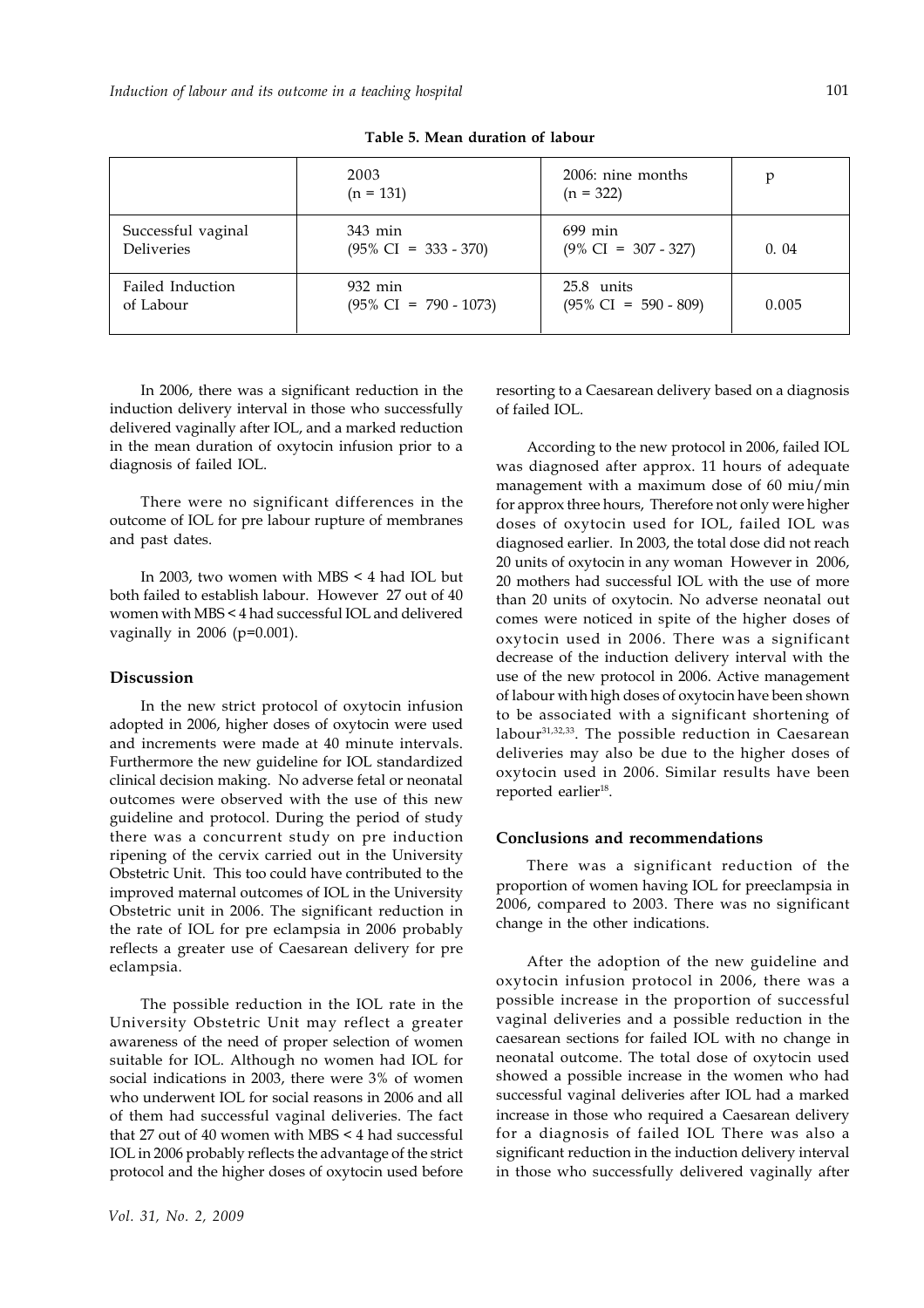IOL, and a marked reduction in the mean duration of oxytocin infusion prior to a diagnosis of failed IOL.

IOL and its outcome have improved in the University Obstetric Unit, Teaching Hospital Galle after the adoption of a strict protocol and guideline. If standardized oxytocin infusion protocols and guidelines are made available in labour rooms, the outcome of induction of labour could improve.

### **References**

- 1. British Colombia Reproductive Health Program . British Colombia Perinatal Data Base Registry, British Colombia USA, Annual Report March 2005 p1.
- 2. Thomas FB, Arulkumaran S. Induction of Labour and Intrapartum Care. *British Journal of Obstetrics and Gynaecology* 1989; **96**: 939-41.
- 3. Ventura SJ, Martin JA, Taffel SM, Mathews TJ, Clarke SC. Advance report of final natality statistics, 1993. *Montreal Vital Statistics Report* 1995; **44**(suppl 3): 1-88.
- 4. Rathnayake KPJ. Induction of labour and its outcome in a teaching hospital. Dissertation for MD part II. Post Graduate Institute of Medicine, University of Colombo, Sri Lanka 2004: 7-12.
- 5. Owen J, Hauth JC, Oxytocin for the induction or augmentation of labour. *Clinical Obstetrics and Gynecology* 1992; **35**: 464-75.
- 6. Seitchik J, Amico J, Robinson AG, et al. Oxytocin augmentation of dysfunctional labour. IV. oxytocin pharmacokinetics. *American Journal of Obstetrics and Gynecology* 1984: **150**: 225-8.
- 7. Willcourt RJ, Pager D, Wendel J, Hale RW. Induction of labour with pulsatile oxytocin by a computer controlled pump. *American Journal of Obstetric and Gynecology* 1994; **170** (2): 603-8.
- 8. Toaff MD, Hexroni J, Toaff R. Induction of labour by pharmacological andphysiological doses of intravenous oxytocin. *British Journal of Obstetrics and Gynecology* 1978; **85**: 101-8.
- 9. Amico JA, Seitchik J, Robinson AJ. Studies of oxytocin in plasma of women during hypocontractile labour. *Journal of Clinical Endocrinology and Metabolism* 1984; **58**: 274-9.
- 10. Sanches Ramos L. Induction of labour. *Obstetrics and Gynecology Clinics of North America* 2005; **32**(2): 182- 200.
- 11. Jefferson H, Harman Jr, Andrew Kim. Current trends in cervical ripening and labour induction. *American Academy of Family Physicians* 1999; **60**: 08.
- 12. Seitchik J, The management of functional dystocia in the first stage of labour. *Clinics of Obstetrics and Gynecology* 1987; **30**: 42-9.
- 13. Seitchik J, Castillo M. Oxytocin augmentation of dysfunctional labour. I . Clinical data. *Americal Journal of Obstetrics and Gynecology* 1982 ; **144**: 899-905.
- 14. Society of Obstetrician and Gynecologists of Canada. Induction of labour. *Clinical Practice Guidelines for Obstetrics* 2001; **107**: 1-12.
- 15. American College of Obstetric and Gynaecology, Technical Bulletin. Dystocia and augmentation of labour. Number 218-December 1995. I*nternational Journal of Obstetrics and Gynecology* 1996; **53**: 73-80.
- 16. Seitchik J, Castillo M. Oxytocin augmentation of dysfunctional labour. III. Multiparous patients. *American Journal of Obstetrics and Gynecology* 1982; **145**: 777-80.
- 17. Seitchik J, Castillo M. Oxytocin augmentation of dysfunctional labour. II. Uterine activity data. A*merican Journal of Obstetrics and Gynecology* 1983; **145**: 526-9.
- 18. Xenakis EMJ, Langer O, Piper JM, Conway D, Berkus MD. Low - dose versus high - dose oxytocin augmentation of labour - a randomized trial. *American Journal of Obstetrics and Gynecology* 1995; **173**: 1874-8.
- 19. Blakemore KJ, Qin NG, Petrie RH, Paine LL. A prospective comparison of hourly and quarter hourly oxytocin dose increase intervals for the induction of labour at term. *Obstetrics and Gynecology* 1990; **75**: 757-61.
- 20. Chua S, Arunkumaran S, Kurup A, Tay D, Ratnam SS. Oxytocin titration for induction of labour. A prospective randomized study of 15 versus 30 minute dose increment schedules. *Australian and New Zealand Journal of Obstetrics and Gynaecology* 1991; **32**: 134-7.
- 21. Satin AJ, Leveno KJ, Sherman ML, Mcintire D.High dose oxytocin: 20 versus 40 minute dosage interval. *Obstetrics and Gynaecology* 1994; **83**: 234-8.
- 22. Satin AJ, Hankins GDV, Yeomans ER. A prospective study of two dosing regimens of oxytocin for the induction of labour in patients with unfavourable cervix. American *Journal of Obstetrics and Gynaecology* 1991; **165**: 980-4.
- 23. Mueller PR, Stubbs TM, Laurent SL. A prospective randomized clinical trial comparing two oxytocin induction protocols. *American Journal of Obstetrics and Gynaecology* 1992; **167**: 373-81.
- 24. Orhue AAE. Incremental increases in oxytocin infusion regimens for induction of labour at term in primigravidae: a randomized controlled trial. *British Journal of Obstetrics and Gynaecology* 1994; **83**: 229-231.
- 25. Orhue AAE. A randomized trial of 30 min and 15 min oxytocin infusion regimen for induction of labour at term in women of low parity. *International Journal of Gynaecology and Obstetrics* 1995; **40**: 215-25.
- 26. Orhue AAE. A randomized trial of 45 minutes and 15 minutes incremental oxytocin infusion regimens for the induction of labour in women of high parity. *British Journal of Obstetrics and Gynaecology* 1993; **100**: 126-9.
- 27. Lazor LZ, Phillipson EH, Ingardia CJ,Kobetitsch ES,Curry SL.A randomized comparison of 15 and 40 minute dosing protocols for labor augmentation and induction. *Obstetrics and Gynaecology* 1993; **82**: 1009-12.
- 28. Hourvitz A, Alcalay M, Korach J, Lusky A, Barkai G, Seidman DS. A prospective study of high versus low dose oxytocin for induction of labour. A*cta Obstetrica Gynaecologica Scandinavica* 1996; **75**: 636-41.

*Sri Lanka Journal of Obstetrics and Gynaecology*